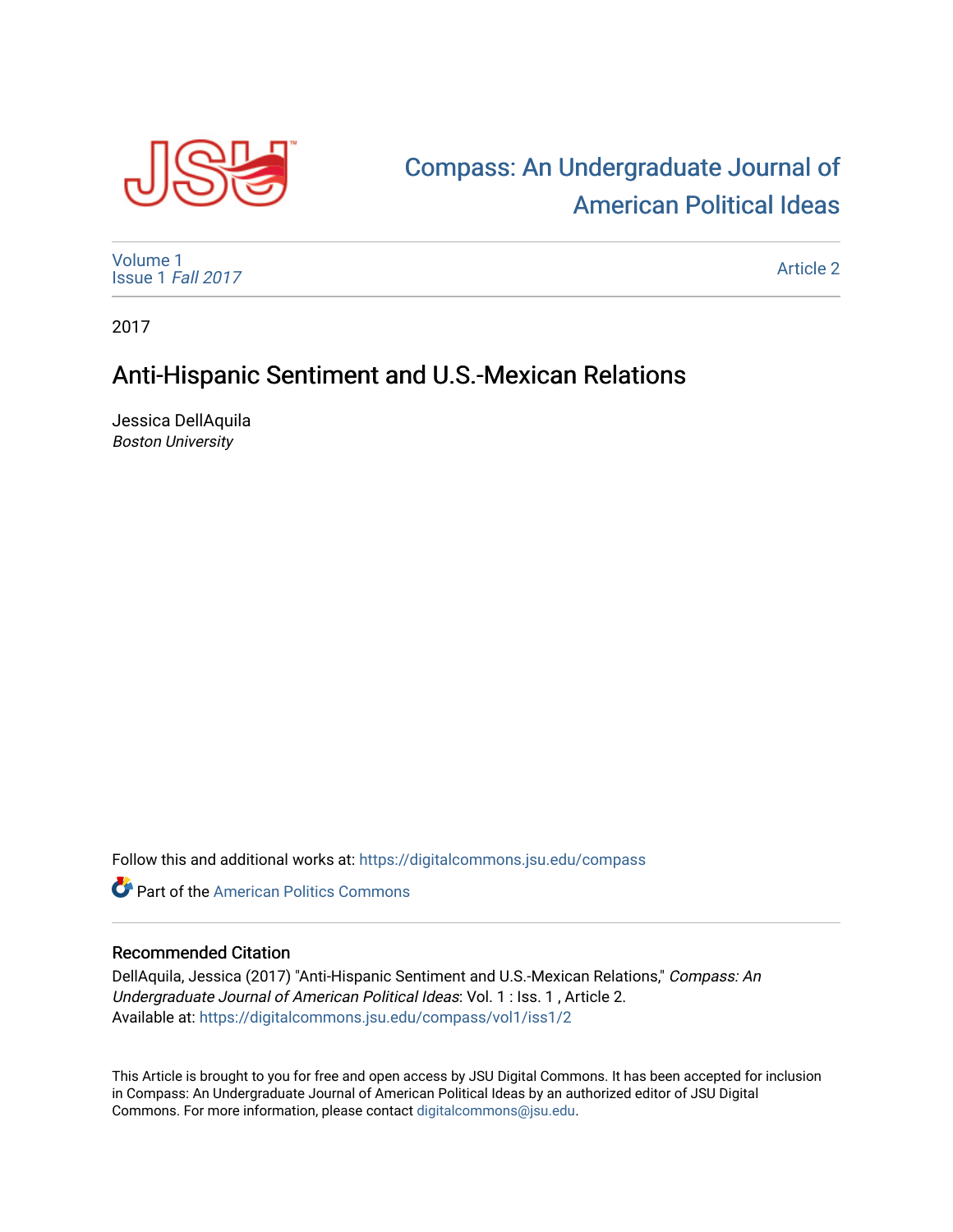Title: Anti-Hispanic Sentiment and U.S.-Mexican Relations

Author: Jessica DellAquila

University: Boston University

Biography: Jessica DellAquila graduated from Boston University in May 2017 with a Bachelor's degree in Political Science and Spanish and a Master's degree in Hispanic Language and Literature. She will be teaching English in Madrid for the 2017-2018 academic year.

Abstract: Even though U.S.-Mexican relations during the mid-nineteenth century make up a tiny sliver of American history, they point to deeply racist attitudes towards Mexicans (and Hispanic people in general) that are still salient in the United States today. These attitudes came as a result of racist assumptions and rhetoric in our early government institutions, remained because of the construction of racist language in laws and treaties, and worsened as lawmakers and lawenforcement carried out written policy in real-life, letting their own racist attitudes creep into the real-life application of the laws. Today, we are in danger of perpetuating this process. Revisiting Trump's comments about Mexicans from his 2016 presidential campaign, it's easy to see parallels to the very sentiments that U.S.-Mexican relations were founded upon, and they beg the question: Has U.S. policy evolved? The answer to that is beyond the scope of this essay, but looking at Calhoun's and Trump's comments side-by-side, there's clearly room for pessimism.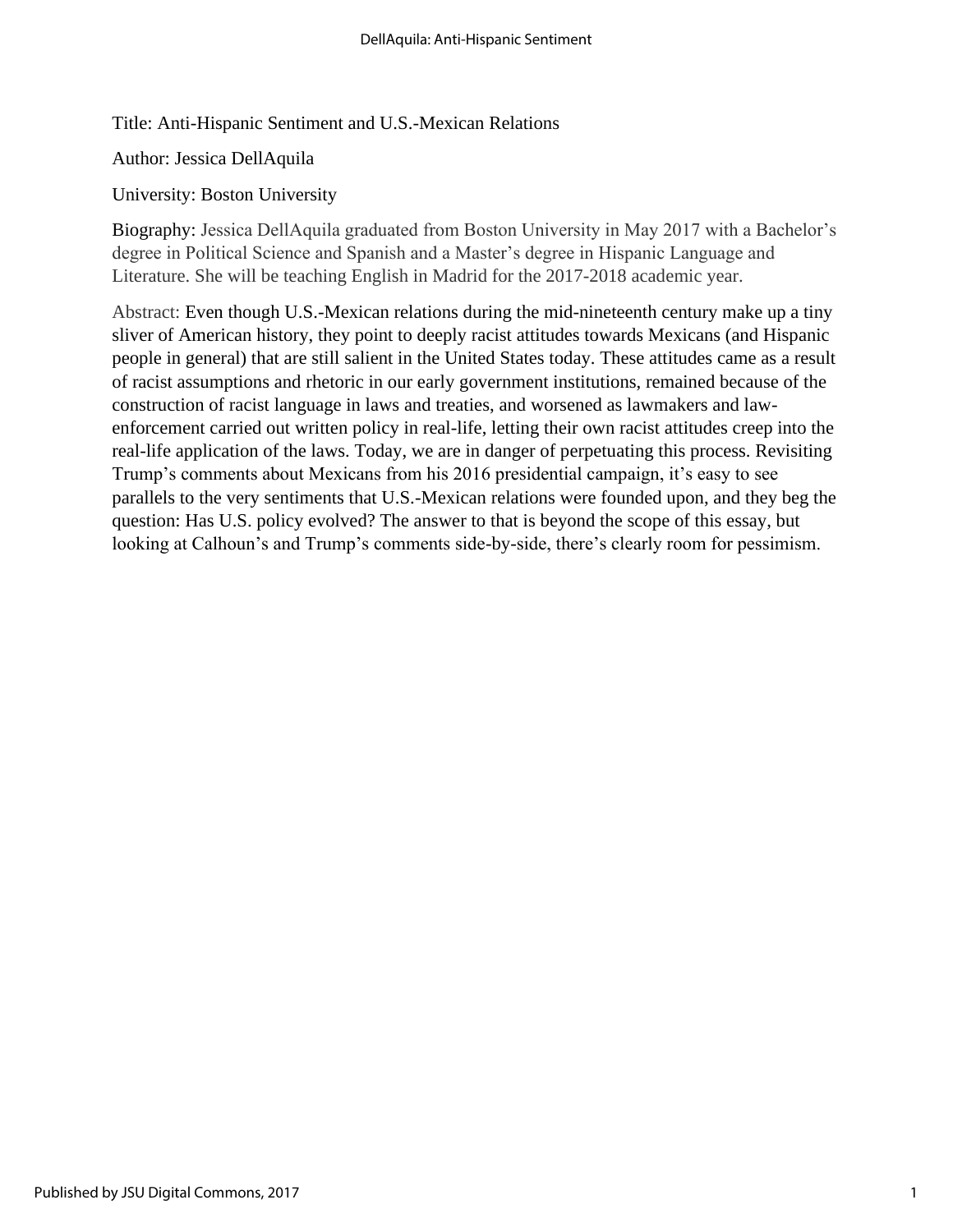Late one warm July evening, a sea of thousands of people stood packed into an enormous sports arena in Cleveland, Ohio. The rambunctious crowd joined together in a rumbling chant that could be heard well-outside the walls of the giant stadium. *Build that wall! Build that wall! Build that wall!* The mass of people droned on louder and louder, angrily chanting the phrase before their orange-haired leader. He had just captivated his audience by warning them of the dangers that lurked on the other side of the United States-Mexico border, asserting that it was imperative that a physical barrier–a huge and secure wall–separate the United States from the people of Mexico, whom he described as rapists and monsters. On the campaign trail in 2016, now President Donald Trump [explained](https://www.washingtonpost.com/news/fact-checker/wp/2015/07/08/donald-trumps-false-comments-connecting-mexican-immigrants-and-crime/?utm_term=.bce22b4c151c) that, "when Mexico sends its people, they're not sending their best," going on to state that Mexicans "have lots of problems, and they're bringing those problems with us. They're bringing drugs. They're bringing crime. They're rapists."

Anti-hispanic sentiment, however, did not begin with Donald Trump, but with the British colonists that settled on the east coast during the colonial period. These men would become the founders of our country and would pave the way for anti-Hispanic sentiment in the United States through their first interactions with the country of Mexico. Convictions of the inferiority of Mexicans were firmly held by nineteenth-century policy makers, and these convictions largely influenced the beginnings of U.S. policy towards Mexico that started shortly after Mexico declared independence from Spain in 1821. This early racism towards Mexicans seeped into policy and real-life implementation of policy and might have been what initiated the long road of racism and discrimination seen towards the Mexican people and so evident in the campaign rhetoric of Donald Trump.

Note that official relations with Mexico began with the annexation of Texas in 1845, but the United States did interact with Mexico prior to the Texas issue. Very shortly after Mexico declared independence, the U.S. and Mexican diplomats gathered to confirm borders between the two states and to create and sign the Treaty of Limits (1828). That treaty, however, was mainly just for show, as its stipulations were never actually followed or enforced. Most Americans living near the border ignored the Treaty of Limits. In fact, beginning even before the treaty was signed, Stephen F. Austin and other Americans began settling in modern-day Texas, then Mexican territory, and the signing of the Treaty of Limits did nothing to impede this settlement. Thus, the U.S. did not shape how it would handle relations with Mexico with the 1828 treaty, but rather with its treatment of the Texas territory, the eventual U.S.-Mexican war that began in 1846, and the creation and implementation of the Treaty of Guadalupe Hidalgo that ended the war in 1848.

It was through these three events that U.S.-Mexican relations began, relations that were deeply rooted in racism towards the Mexican people. This racism was bolstered by anti-Spanish attitudes that Anglo-Saxon Europeans had held and brought to eighteenth century America. It's important to make a distinction between the anti-Spanish sentiments of early Europeans and the anti-Hispanic sentiments prevalent in the early days of the United States. Unlike the Spaniards of Europe, Mexicans were not viewed as backwards because they were Catholic, as John Pinheiro argues (Pinheiro 2003, 69-96). Rather, Americans believed that Mexicans were of an inferior and weaker *race* which allowed them to be subjected to the backward and ungodly Catholicism of the Spanish. That the Spanish were able to colonize Mexico proved Mexican inferiority in the eyes of Americans and bolstered anti-Hispanic sentiments within the United States.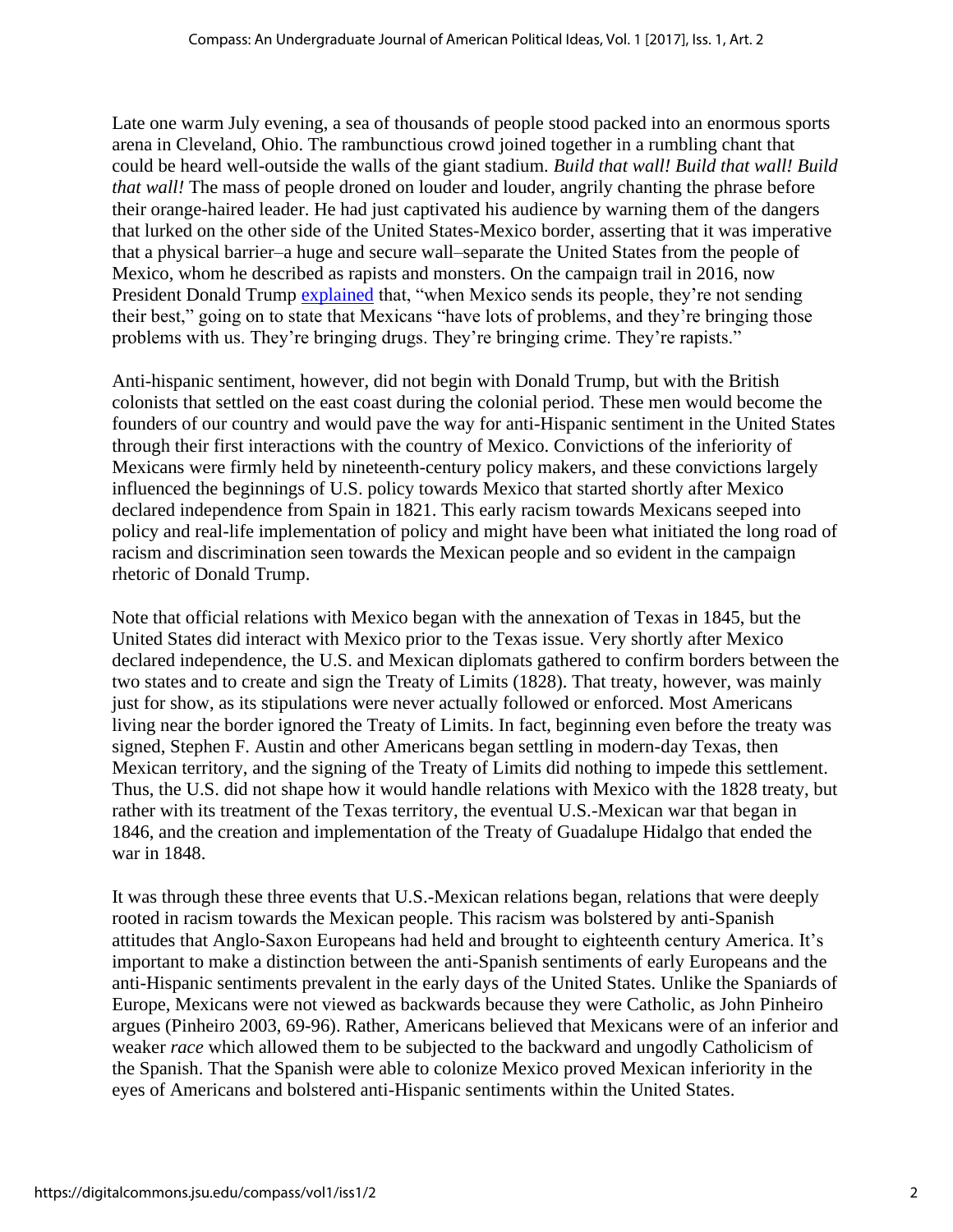Subsequently, racism bled into foreign policy debates regarding Mexico in the years that shaped fledgling U.S.-Mexican relations. It found its way into the Treaty of Guadalupe Hidalgo and its resulting domestic laws. Ian Hanley Lopez argues that "law not only constructs race but race constructs law: racial conflicts distort the drafting and implementation of laws" (Castro 2013, 303). Thus, racism towards Mexicans distorted the drafting of the Treaty of Guadalupe Hidalgo and influenced its implementation. Racism towards Mexicans, therefore, became a cornerstone of foreign policy and domestic laws during the foundational period (1840s -1850s) of U.S. relations with Mexico.

Pinheiro gives a direct counterargument to mine: that relations with Mexico during the 1840s and 1850s were most strongly influenced by anti-Catholicism, not racism or racial purity. He argues that the Manifest Destiny was wrought with anti-Catholic rhetoric and beliefs, and that these beliefs heavily informed decisions made regarding the annexation of Texas and the ending of the U.S.-Mexican war. Pinheiro is correct in pointing out the obvious discrimination towards Catholics that occurred in the United States around the time of the war with Mexico. He explains how anti-Catholicism "formed part of the popular cultural/religious/political drive for territorial aggrandizement known as 'Manifest Destiny'." It's also true that Manifest Destiny was largely motivated by the spread of the Protestant faith, particularly to combat the influx of Catholic Irish and German immigrants and the possible incorporation of Mexicans who were Catholic as a result of being under Spanish rule (Pinheiro 2003, 72). Pinheiro puts too much emphasis, however, on anti-Catholic motivations as they relate to the foreign policy towards Mexico. It was not because Mexicans were Catholic that many American representatives and senators felt such alarm at the prospect of them becoming citizens. It was the Mexican skin color, not the Mexican religion, that so distorted U.S. governmental officials' views of Mexicans, and, it was believed that their race had caused them to fall victim to the talons of the Catholic church. As Connecticut Congressman Truman Smith explained, the "mixed race" of Mexican citizens resulted in their subjugation "under the control of the clergy in an extraordinary degree" (Pinheiro 2003, 89).

The Texas issue dated all the way back to the time when Stephen F. Austin and other Americans were settling in the Mexican territory of Texas. As Henry Clay pointed out in 1820 on the subject of Texas, the question was not by whose religion Texas would be populated, "the question was, by whose race it shall be peopled"(Pinheiro 2003, 79). As Pinheiro goes on to brilliantly highlight, American officials focused their attention with striking precision on the Mexican race. He provides an abundance of comments from senators and congressmen made during debates on the annexation of Texas and ratification of the Treaty of Guadalupe Hidalgo that were blatantly racist. For example, Senator James Buchanan declared during the 1st session of the 28th Congress that "our race of men can never be subjected to the imbecile and indolent Mexican race" (78). During that same session, Senator Robert J. Walker of Mississippi called Mexicans on the border of Arkansas and Louisiana "a fanatical colored population" and stated that "mixed races" should not "subdue and govern the American race in Texas" (79). Senator John C. Calhoun of South Carolina declared at the 30th Congress during the ratification process for the Treaty of Guadalupe Hidalgo that "ours is the government of the white man" (88). He also asked his fellow senators, "Are we to associate ourselves as equals, companions, and fellow citizens to the Indian and mixed races of Mexico?" (Castro 2013, 315). He answered by considering "such associations as degrading to ourselves and fatal to our institutions." The rhetoric from U.S.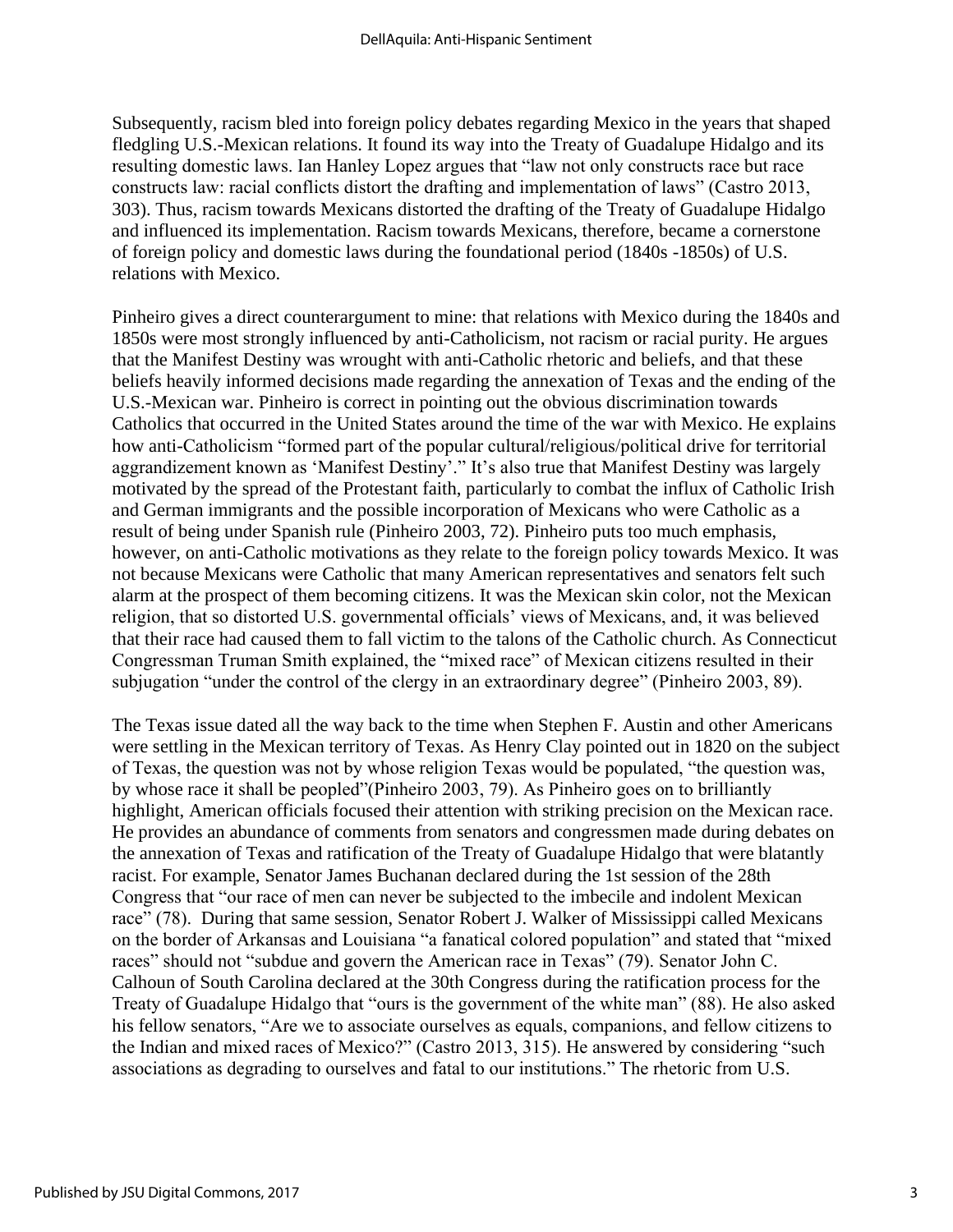statesmen was clear: Mexicans were inferior to Americans because their skin color was not white.

Rhetorical evidence from congressional debates, however, does not prove that the actual text of any laws were racist in nature or implementation. Examination of the actual treaty from the end of the war and the subsequent application of its provisions does, however, show that the treaty was founded on racist assumptions and implemented with malice towards the people of Mexico due to their nonwhite skin. The first example of this was with the creation and employment of Article XI of the Treaty of Guadalupe Hidalgo, which dealt with the capture of Mexican citizens by Native Americans and stated that "it is solemnly agreed that all such incursions shall be forcibly restrained by the Government of the United States whensoever this may be necessary" (Article XI). Furthermore, it stated that:

"in the event of any person or persons, captured within Mexican territory by Indians, being carried into the territory of the United States, the Government of the latter engages and binds itself, in the most solemn manner, so soon as it shall know of such captives being within its territory, and shall be able so to do, through the faithful exercise of its influence and power, to rescue them and return them to their country. or deliver them to the agent or representative of the Mexican Government." (Article XI)

Castro discusses how this article was inherently racist in its writing and in its implementation. The actual text is completely void of any substance: it failed to create a lead agency for the enforcement of anti-captivity stipulations, did not provide uniform rescue protocols or establish definitive jurisdictional authority, and it failed to provide any concrete punitive sanctions for those in violation of the stipulations. Article XI was vague and imprecise, a direct result of the racist attitudes that U.S. policymakers held towards Mexican Indians. As Castro puts it, "such malleable treaty features" and "internal weaknesses" were caused by U.S. officials' belief that Mexican Indians were a weak race, incapable of continuing their extensive captive-taking once the U.S. became involved. The truth of the matter was, however, that Mexican Indian tribes operating around the Mexican borderlands were formidable, precise, and clandestine and no match for the lack of U.S. resources and efforts that went into the enforcement of the policy (Castro 2013, 324). The writers of the Treaty wrote racism directly into Article XI by grossly underestimating the capacity of Mexican natives, and those discriminatory attitudes became apparent when the treaty stipulations could not be carried out.

Furthermore, the United States did not take implementation of the captive-taking stipulations seriously. Rescuing Mexican prisoners (and thereby following the terms of the Treaty of Guadalupe Hidalgo) was not a priority for the United States, as was evidenced by the thousands of Mexican citizens still held captive by Mexican natives almost thirty years after the treaty went into effect. For the United States, the racism was two-fold: the writing of the treaty operated on racist attitudes toward the capturers, Mexican Indians, with the belief that the inferior non-white Mexican natives could be easily and swiftly stopped by U.S. intervention, and it functioned to further oppress Mexican captives whose safety was of low-priority because of the color of their skin. To the United States, captive-taking was merely "a race war between two retrograde people," an assumption that perfectly captures the bigotry inherent in the treaty (Castro 2013, 327).